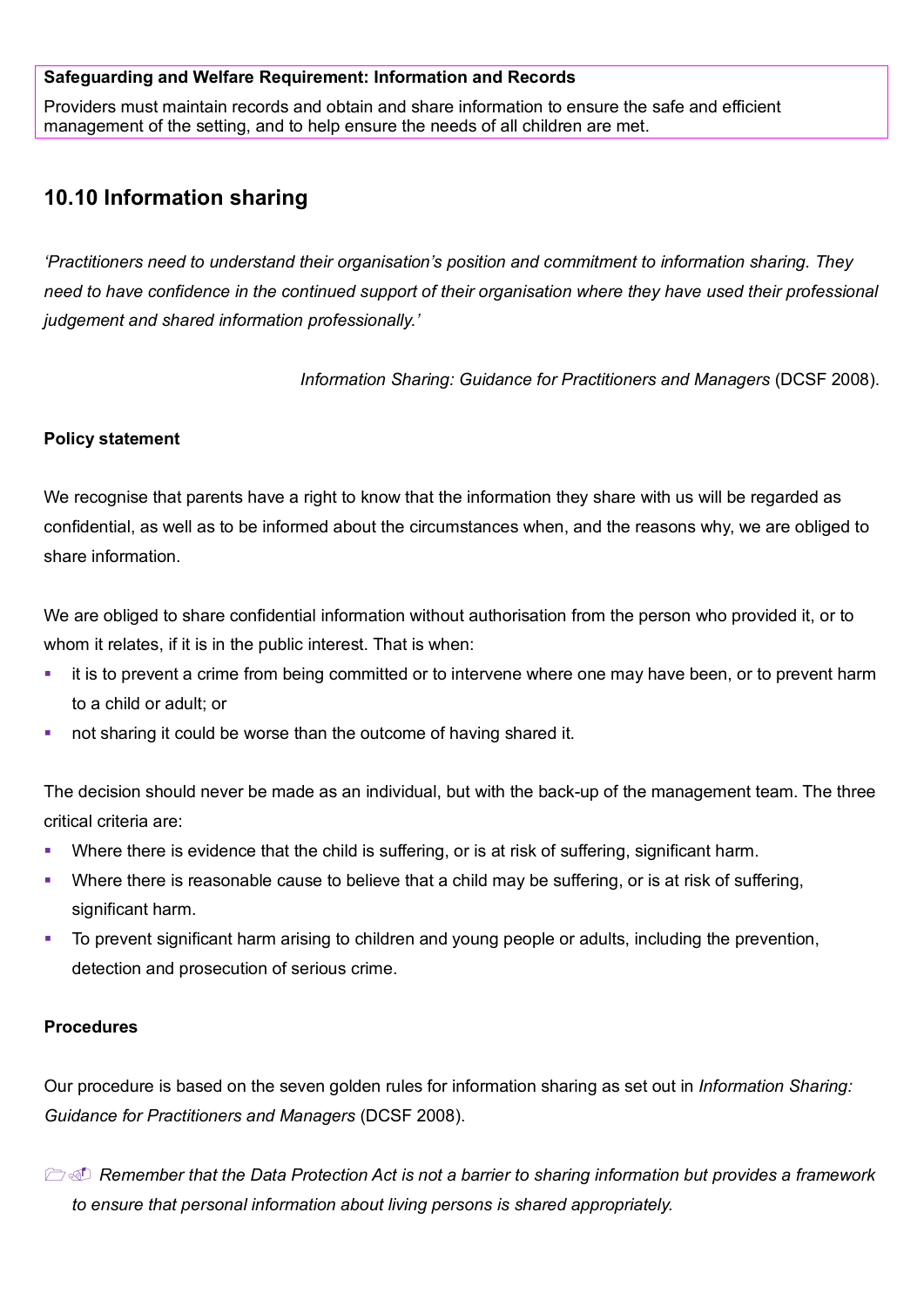- Our policy and procedures on Information Sharing provide guidance to appropriate sharing of information both within the setting, as well as with external agencies.
- **Be open and honest with the person (and/or their family where appropriate) from the outset about why,** *what, how and with whom information will, or could be shared, and seek their agreement, unless it is unsafe or inappropriate to do so.*

In our setting we ensure parents:

- receive information about our Information Sharing Policy when starting their child in the setting and that they sign our Registration Form to say that they understand the circumstances in which information may be shared without their consent. This will only be when it is a matter of safeguarding a child or vulnerable adult;
- have information about our Safeguarding Children and Child Protection Policy; and
- have information about the other circumstances when information will be shared with external agencies, for example, with regard to any special needs the child may have or transition to school.

**I** Seek advice if you are in any doubt, without disclosing the identity of the person where possible.

- Our staff discuss concerns about a child routinely in supervision and any actions are recorded in the child's file.
- Our manager routinely seeks advice and support from the management committee about possible significant harm.
- Our Safeguarding Children and Child Protection Policy sets out the duty of all members of our staff to refer concerns to our manager or deputy, as designated person, who will contact children's social care for advice where they have doubts or are unsure.
- Our managers seek advice if they need to share information without consent to disclose.

 *Share with consent where appropriate and, where possible, respect the wishes of those who do not consent to share confidential information. You may still share information without consent if, in your judgement, that lack of consent can be overridden in the public interest. You will need to base your judgement on the facts of the case.*

- We base decisions to share information without consent on judgements about the facts of the case and whether it is 'in the public interest'.
- Our guidelines for consent are part of this procedure.
- Our manager is conversant with this and she is able to advise staff accordingly.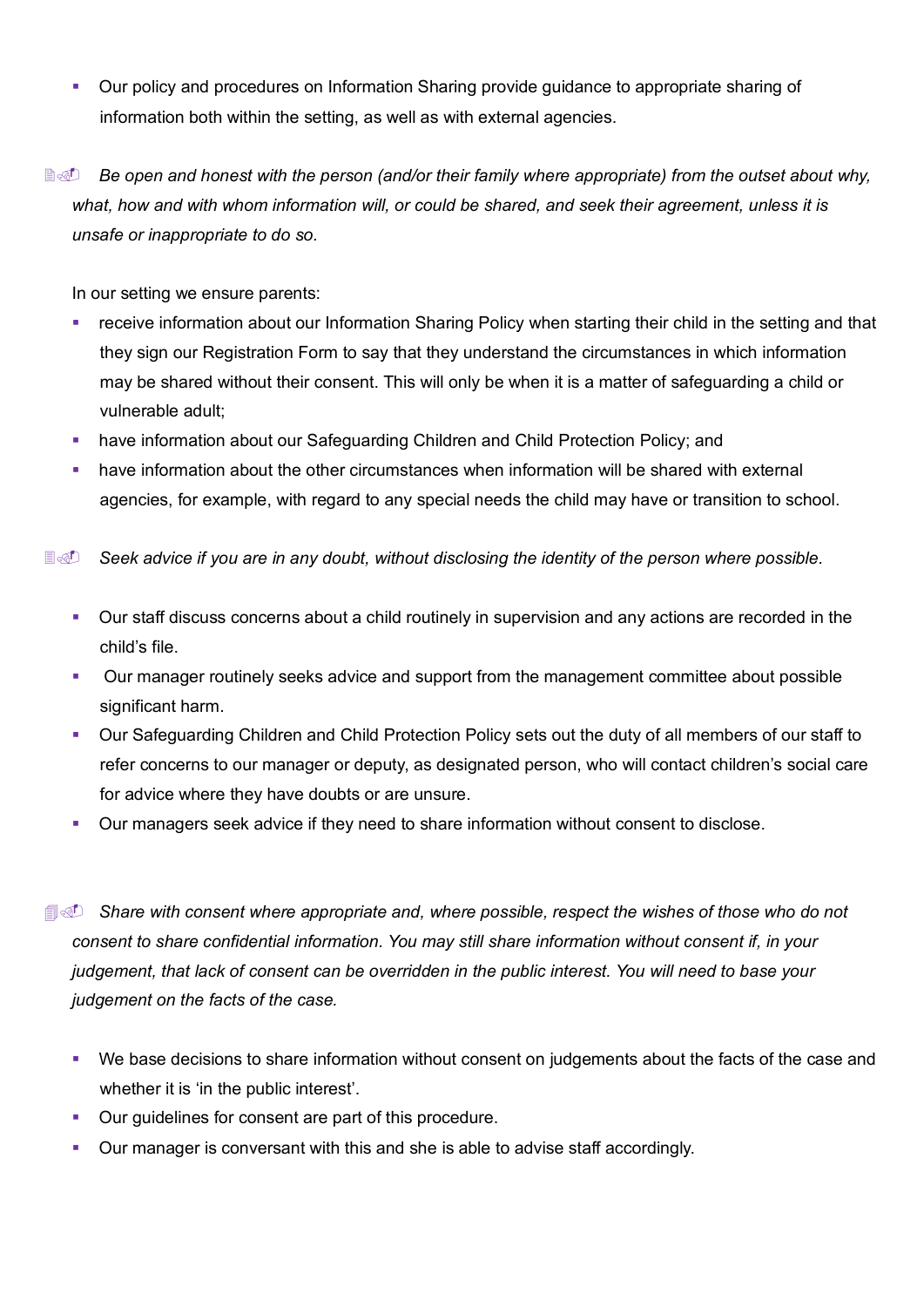*I***I** Consider safety and well-being: Base your information sharing decisions on considerations of the *safety and well-being of the person and others who may be affected by their actions.*

In our setting we:

- record concerns and discuss these with our designated person and/or designated officer from the management team for child protection matters;
- **•** record decisions made and the reasons why information will be shared and to whom; and
- follow the procedures for reporting concerns and record keeping as set out in our Safeguarding Children and Child Protection Policy.
- *Necessary, proportionate, relevant, accurate, timely and secure: Ensure that the information you share is necessary for the purpose for which you are sharing it, is shared only with those people who need to have it, is accurate and up-to-date, is shared in a timely fashion, and is shared securely.*
	- Our Safeguarding Children and Child Protection Policy and Children's Records Policy set out how and where information should be recorded and what information should be shared with another agency when making a referral.
- *Keep a record of your decision and the reasons for it – whether it is to share information or not. If you decide to share, then record what you have shared, with whom and for what purpose.*
	- Where information is shared, we record the reasons for doing so in the child's file; where it is decided that information is not to be shared that is recorded too.

## *Consent*

When parents choose our setting for their child, they will share information about themselves and their families. This information is regarded as confidential. Parents have a right to be informed that we will see their consent to share information in most cases, as well as the kinds of circumstances when we may not seek their consent, or may override their refusal to give consent. We inform them as follows:

- Our policies and procedures set out our responsibility regarding gaining consent to share information and when it may not be sought or overridden.
- We may cover this verbally when the child starts or include this in our prospectus.
- Parents sign our Registration Form at registration to confirm that they understand this.
- We ask parents to give written consent to share information about any additional needs their child may have, or to pass on child development summaries to the next provider/school.
- We give parents copies of the forms they sign.
- We consider the following questions when we need to share:
	- Is there legitimate purpose to us sharing the information?
	- Does the information enable the person to be identified?